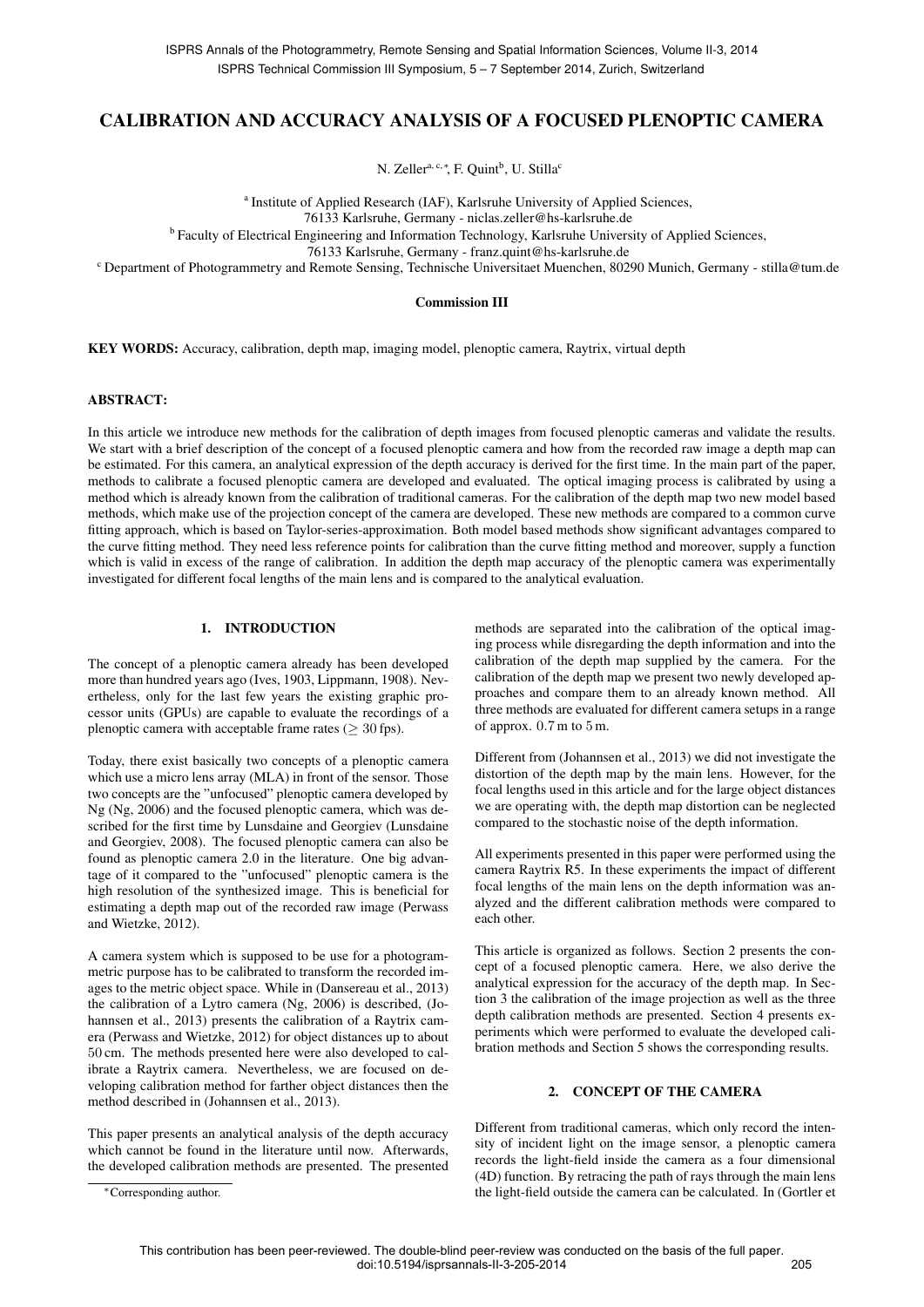

Figure 1: Optical path of a thin lens

al., 1996) it is shown that in free space it is sufficient to define the light-field as a 4D function. Since the intensity along a ray does not change in free space, a ray can be defined by two position and two angle coordinates. From the recorded 4D light-field a depth map of the scene can be calculated or images focused on different object distances can be synthesized after recording.

Since this article describes the calibration of a Raytrix camera, only the concept for this camera is presented here. Nevertheless, the existence of other concepts (Ng, 2006, Lunsdaine and Georgiev, 2008) has to be mentioned.

Figure 1 shows the projection of an object which is in the distance  $a_L$  in front of a thin lens to the focused image in a distance  $b_L$ behind the lens. The relationship between the object distance  $a<sub>L</sub>$ and the image distance  $b<sub>L</sub>$  is defined by the thin lens equation as given in eq. (1).

$$
\frac{1}{f_L} = \frac{1}{a_L} + \frac{1}{b_L} \tag{1}
$$

In eq. (1)  $f<sub>L</sub>$  is the focal length of the main lens.

The easiest way to understand the principle of a plenoptic camera is to look behind the main lens. Figure 2 shows the path of rays inside a Raytrix camera. There, the sensor is not arranged on the imaging plane, which is in the distance  $b<sub>L</sub>$  behind the main lens, like it is for a traditional camera. In a Raytrix camera the sensor is placed closer than  $b<sub>L</sub>$  to the main lens. Besides, in front of the sensor a MLA is assembled which focuses the virtual main lens image on the sensor. One distinct feature of Raytrix cameras is that they have MLAs which consist of micro lenses with three different focal lengths. Each type of micro lenses focuses a different image distance on the sensor. Thus, the depth of field (DOF) of the synthesized image is increased by a factor of three.

The following Section 2.1 explains, how a depth map can be calculated based on the recorded raw image. For this description the MLA is assumed to be a pinhole grid which simplifies the path of rays. Nevertheless, within the DOF of the camera this assumption is valid. In this article the image synthesis will not be described. A detailed description can be found in (Perwass and Wietzke, 2012).

# 2.1 Calculating the depth map

As one can see from Figure 2, each of the three middle micro lenses projects the virtual main lens image, which would occur behind the sensor, on the sensor. Each micro image (image of a micro lens) which is formed on the sensor shows the virtual main lens image from a slightly different perspective. Based on the focused image of a point in two or more micro images the distance between the MLA and the virtual main lens image  $b$  can be calculated by triangulation (see Fig. 2 and 3).

Figure 3 shows how the distance between any virtual image point and the MLA b can be calculated based on its projection in two



Figure 2: Optical path inside a Raytrix camera



Figure 3: Principle of depth estimation in a Raytrix camera. The distance b between a virtual main lens image point and the MLA can be calculated based on its projection in two or more micro images.

micro images. In this figure  $p_{xi}$  (for  $i \in \{1, 2\}$ ) defines the distance of the points in the micro images to the principal point of the respective micro image. Besides,  $d_i$  (for  $i \in \{1, 2\}$ ) defines the distance of the respective principal point to the orthogonal projection of the virtual image point to the MLA. All distances  $p_{xi}$ , as well as  $d_i$  are defined as signed values. Thus, distances with an upwards pointing arrow in Figure 3 are positive values and those with an downwards pointing arrow are negative values. Triangles which have equal angles are similar and thus, the following relations hold:

$$
\frac{p_{xi}}{B} = \frac{d_i}{b} \longrightarrow p_{xi} = \frac{d_i \cdot B}{b} \text{ for } i \in \{1, 2\} \quad (2)
$$

Besides, the base line distance between the two micro lenses can be calculated as given in eq. (3).

$$
d = d_2 - d_1 \tag{3}
$$

If we define the parallax of the virtual image point  $p_x$  as the difference between  $p_{x2}$  and  $p_{x1}$  from eq. (2) and (3) the definition given in eq. (4) is received.

$$
p_x = p_{x2} - p_{x1} = \frac{(d_2 - d_1) \cdot B}{b} = \frac{d \cdot B}{b}
$$
 (4)

After rearranging eq. (4) the distance between a virtual image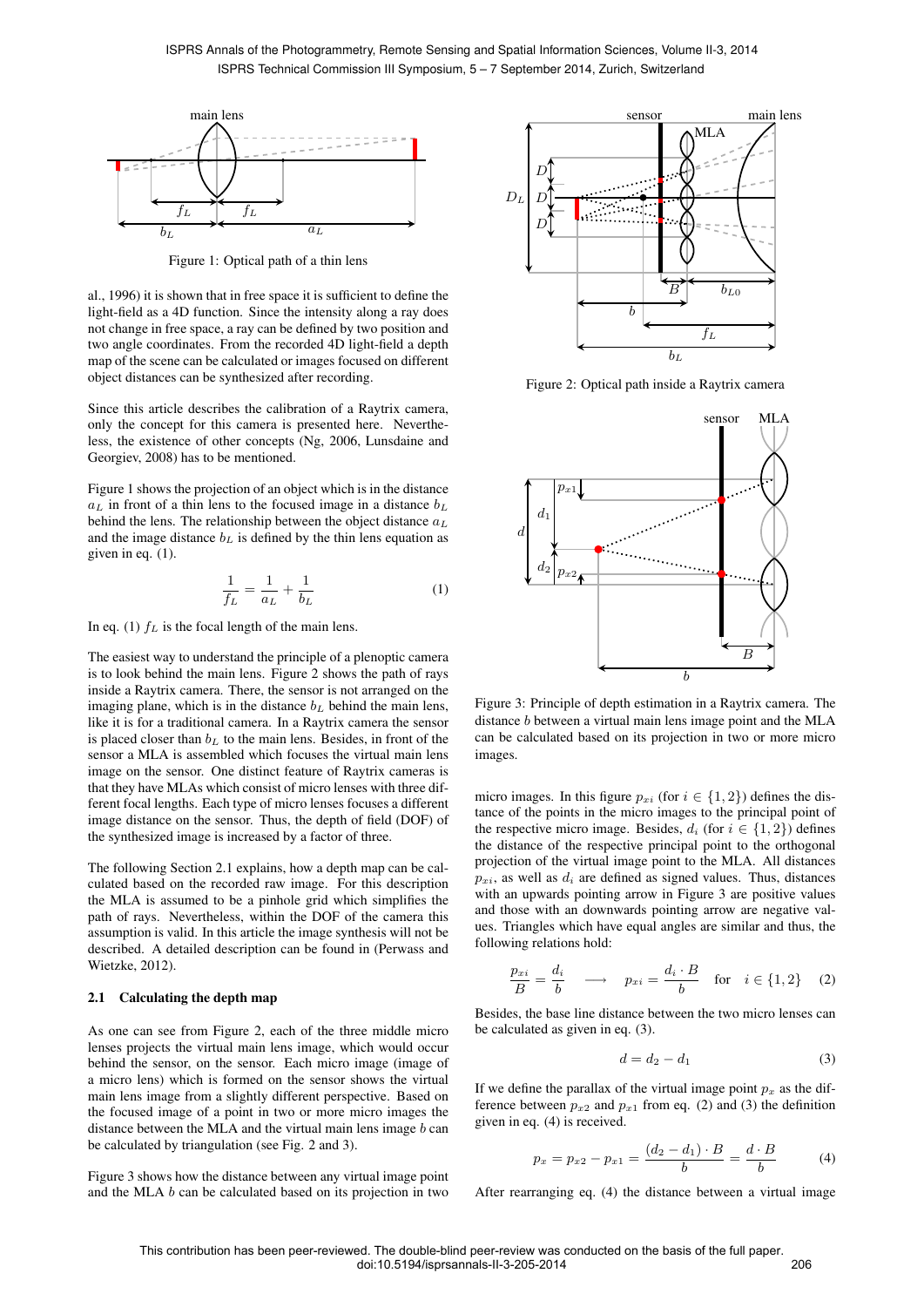point and the MLA b can be described as a function of the base line length d, the distance between MLA and sensor B, and the estimated parallax  $p_x$ , as given in eq. (5).

$$
b = \frac{d \cdot B}{p_x} \tag{5}
$$

A point occurs in more or less micro images depending on the distance of its virtual image to the MLA. Thus, dependent on this distance, the length of the base line  $d$ , which is used for triangulation, changes. If the triangulation would be performed by using two neighbored micro images, the based line would be equivalent to the micro lens aperture  $(d = D)$ . Since in a Raytrix camera two neighbored micro lenses have different focal lengths, they never focus the same point on the sensor and thus, the baseline is always greater than the micro lens aperture  $(d > D)$ .

The distance  $B$  between sensor and MLA is not known exactly, thus, the depth map which is supplied by the plenoptic camera is the distance  $b$  divided by  $B$ . This relative depth value is called virtual depth and is denoted by  $v$ . From eq. (5) the virtual depth v as a function of the estimated parallax  $p_x$  and the base line distance  $d$  can be derived, as given in eq. (6).

$$
v = \frac{b}{B} = \frac{d}{p_x} \tag{6}
$$

The virtual depth can only be calculated for a point which occurs focused in at least two micro images. Thus, caused by the hexagonal arrangement of the MLA with three different focal lengths, as it is in a Raytrix camera, a minimum measurable virtual depth of  $v_{min} = 2$  results (Perwass and Wietzke, 2012). Since one point usually occurs focused in more than two micro images, its parallax can be estimated by using more than two images.

## 2.2 Depth accuracy

Based on the rules know from the theory of propagation of uncertainty one can see how an error of the estimated parallax will effect the depth accuracy. From the derivative of  $v$  with respect to the measured parallax  $p_x$  the standard deviation of the virtual depth  $\sigma_v$  can be approximated as given in eq. (7).

$$
\sigma_v \approx \left| \frac{\partial v}{\partial p_x} \right| \cdot \sigma_{p_x} = \frac{d}{p_x^2} \cdot \sigma_{p_x} = \frac{v^2}{d} \cdot \sigma_{p_x} \tag{7}
$$

From eq. (7) it is obtained that the accuracy of the virtual depth decays proportional to  $v^2$ . The base line distance d is a discontinuous function of the virtual depth  $v$ , because depending on the virtual depth  $v$  of a point the maximum base line length of micro lenses which see this point changes. This finally leads to a discontinuous dependency of the depth accuracy as function of the object distance  $a<sub>L</sub>$ . However, on average the base line distance d is proportional to the virtual depth  $v$ . So in total the accuracy of the virtual depth decays approximately proportional to  $v$ .

The relationship between the image distance  $b<sub>L</sub>$  and the virtual depth  $v$  is defined by the linear function given in eq.  $(8)$ .

$$
b_L = b + b_{L0} = v \cdot B + b_{L0}
$$
 (8)

Here  $b_{L0}$  is the unknown but constant distance between main lens and MLA. Using the thin lens equation (1) one can finally express the object distance  $a<sub>L</sub>$  as function of the virtual depth v. If the derivative of  $a<sub>L</sub>$  with respect to  $b<sub>L</sub>$  is calculated, the standard deviation of the object distance  $\sigma a_L$  can be approximated as given in eq. (9).

$$
\sigma_{a_L} \approx \left| \frac{\partial a_L}{\partial b_L} \right| \cdot \sigma_{b_L} = \frac{f_L^2}{(b_L - f_L)^2} \cdot \sigma_{b_L}
$$

$$
= \frac{(a_L - f_L)^2}{f_L^2} \cdot \sigma_{b_L} = \frac{(a_L - f_L)^2}{f_L^2} \cdot B \cdot \sigma_v \qquad (9)
$$

For object distances which are much higher than the focal length of the main lens  $f<sub>L</sub>$  the approximation in eq. (9) can be further simplified as given in eq. (10). From eq. (10) one can see, that for a constant object distance  $a<sub>L</sub>$  the depth accuracy increases proportional to  $f_L^2$ .

$$
\sigma_{a_L} = \frac{(a_L - f_L)^2}{f_L^2} \cdot B \cdot \sigma_v
$$
  
 
$$
\approx \frac{a_L^2}{f_L^2} \cdot B \cdot \sigma_v \quad \text{for} \quad a_L \gg f_L \tag{10}
$$

For a constant focal length of the main lens the depths accuracy decays proportional with  $a<sub>L</sub><sup>2</sup>$ . But, since large object distances are equivalent to a small virtual depth, the depth accuracy as a function of the object distance  $a_L$  is of better nature than given in eq. (10).

## 3. METHODS OF CALIBRATION

This section presents the developed methods to calibrate the focused plenoptic camera. We divide the calibration into two separate parts. In the first part we calibrate the optical imaging process disregarding the estimated depth map. The second part addresses the calibration of the depth map.

### 3.1 Calibration of the optical imaging

For the calibration of optical imaging process the synthesized image is considered to result from a central projection, as it is also done for regular cameras. The intrinsic parameters of the pinhole camera and the distortion parameters are estimated by the calibration method supplied by OpenCV. This method is mainly based on the approach described in (Zhang, 1999). Only the lens distortion model is the one described in (Brown, 1971).

This calibration method uses a number of object points on a plane which are recorded from many different perspectives. The projection from an object point on the plane to the corresponding image point can be described by a planar homography as given in eq. (11). Here, the object point coordinates are denoted by  $x_W$  and  $y_W$  while  $z_W = 0$  and the image point coordinates are denoted by  $x_I$  and  $y_I$ .

$$
\begin{pmatrix} w \cdot x_I \\ w \cdot y_I \\ w \end{pmatrix} = \begin{pmatrix} h_{11} & h_{12} & h_{13} \\ h_{21} & h_{22} & h_{23} \\ h_{31} & h_{32} & 1 \end{pmatrix} \cdot \begin{pmatrix} x_W \\ y_W \\ 1 \end{pmatrix}
$$
 (11)

From the planar homography, which has to be estimated for each perspective, eight independent equations are received. From those eight equations six extrinsic parameters have to be calculated. Thus, from each perspective two equations are left to estimate the intrinsic parameters. Since OpenCV defines a pinhole camera model with four intrinsic parameters, the object points have to be recorded from at least two different perspectives. Those four intrinsic parameters are the focal lengths of the pinhole camera in x- and y-coordinates  $f_x$  and  $f_y$  and the coordinates of the principal point  $c_x$  and  $c_y$ . In reality much more than two perspectives are used to average measurement errors.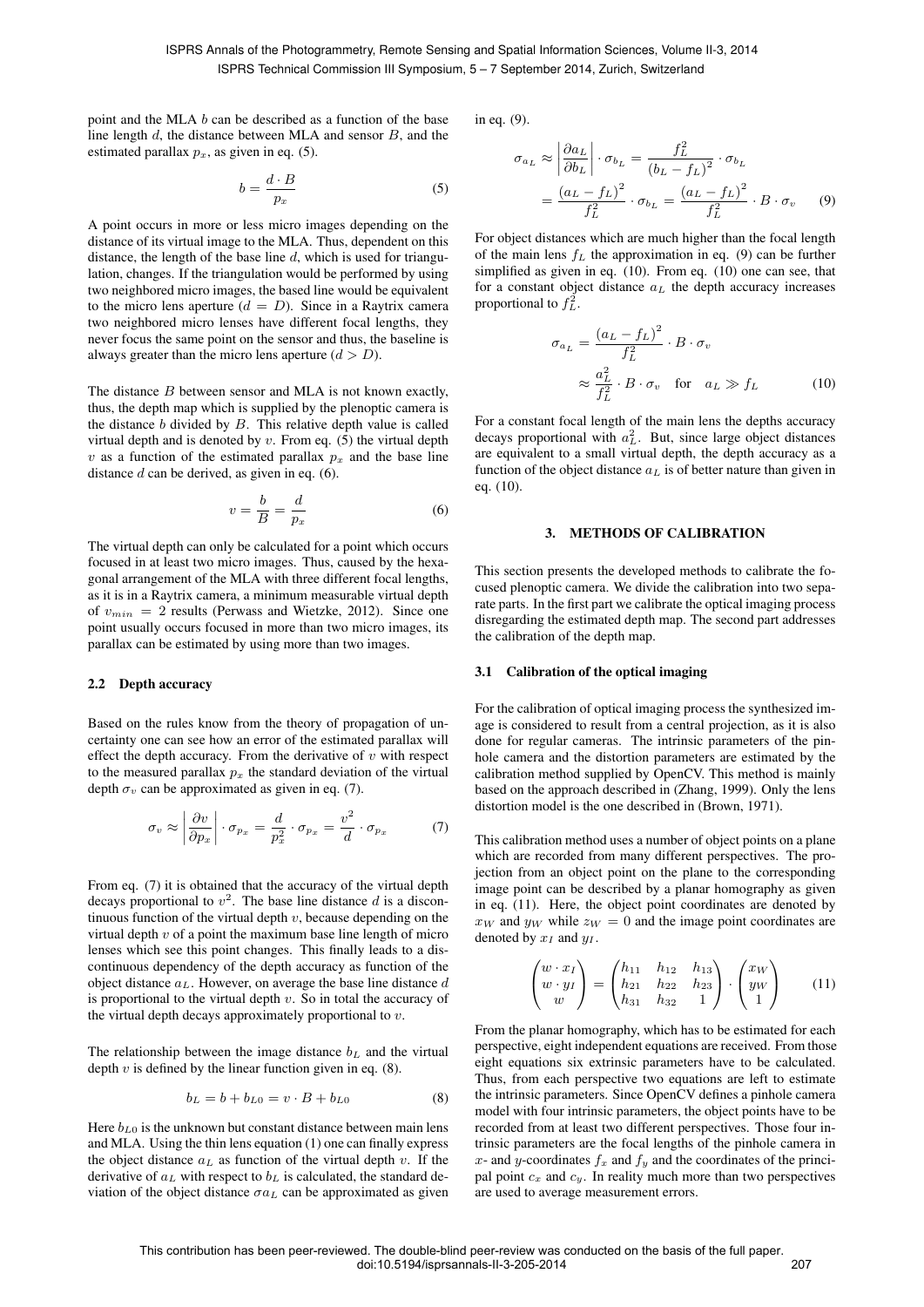After the determination of the intrinsic parameters, the distortion parameters can be estimated out of the difference between the projection of the object points on the image plane using the estimated extrinsic and intrinsic parameters and the corresponding measured image points.

Based on the corrected image points, again the extrinsic and intrinsic parameters are estimated. This procedure is repeated until consistency is reached.

## 3.2 Calibration of the depth map

Purpose of the depth map calibration is to define the relationship between the virtual depth  $v$  supplied by the Raytrix camera and a metric dimension o which describes the distance to an object.

As described in Section 2 the relationship between the virtual depth v and the object distance  $a<sub>L</sub>$  relies on the thin lens equation, which is given in eq. (1). Nevertheless, a real lens usually can not be described properly by an ideal thin lens. Thus, for instance the position of the lens' principal plane is not known exactly or the lens conforms to a thick lens with two principal planes.

From Figure 2 one can see, that the image distance  $b<sub>L</sub>$  is linearly dependent on the virtual depth  $v$ . This dependency is defined as given in eq. (12).

$$
b_L = v \cdot B + b_{L0} \tag{12}
$$

Since the position of the main lens' principal plane cannot be determined, the object distance  $a<sub>L</sub>$  cannot be measured explicitly. Hence, the object distance  $a_L$  is defined as the sum of a measurable distance  $o$  and a constant but unknown offset  $a_{L0}$  as given in eq. (13).

$$
a_L = o + a_{L0} \tag{13}
$$

The definitions for the image distance  $b<sub>L</sub>$  and the object distance  $a_L$  (eq. (12) and (13)) are inserted in the thin lens equation (eq. (1)). After rearranging the thin lens equation with the inserted terms, the measurable object distance o is described as a function of the virtual depth  $v$  as given in eq. (14).

$$
o = \left(\frac{1}{f_L} - \frac{1}{v \cdot B + b_{L0}}\right)^{-1} - a_{L0} \tag{14}
$$

This function depends on four unknown but constant parameters  $(f_L, B, b_{L0}, \text{ and } a_{L0})$ . The defined function between the virtual depth  $v$  and the measurable object distance  $o$  has to be estimated. This estimation can be performed from a bunch of measured calibration points for which the object distance  $o$  is known. In this paper we present two novel model based calibration methods. For comparison the function will also be approximated by a traditional curve fitting approach.

3.2.1 Method 1 - Physical model: The first model based approach estimates the unknown parameters of eq. (14) explicitly. However, one additional condition is missing to receive a unique solutions for eq. (14) depending on all four unknown parameters. Thus, to solve this equation the focal length of the main lens  $f<sub>L</sub>$  is specified first by an assumed value. Then the other three unknown parameters are estimated iteratively.

Firstly, the estimated value of the object distance offset  $\hat{a}_{L0}$  is set to some initial value. Based on this initial value and the focal length  $f_L$ , for each measured object distance  $o^{\{i\}}$  the corresponding image distance  $b_L^{\{i\}}$  is calculated.

Since the image distance  $b<sub>L</sub>$  is linearly dependent on the virtual depth v, the calculated image distances  $b_L^{\{i\}}$  and the corresponding virtual depths  $v^{\{i\}}$  are used to estimate the Parameters B and  $b_{L0}$ . Eq. (15) to (17) show the least squares estimation of the parameters.

$$
\begin{pmatrix}\n\hat{B} \\
\hat{b}_{L0}\n\end{pmatrix} = \left(\mathbf{X}_{Ph}^T \cdot \mathbf{X}_{Ph}\right)^{-1} \cdot \mathbf{X}_{Ph}^T \cdot \mathbf{y}_{Ph}
$$
\n(15)

$$
\boldsymbol{y}_{Ph} = \begin{pmatrix} b_L^{\{0\}} & b_L^{\{1\}} & b_L^{\{2\}} & \cdots & b_L^{\{N\}} \end{pmatrix}^T
$$
 (16)

$$
\boldsymbol{X}_{Ph} = \begin{pmatrix} v^{\{0\}} & v^{\{1\}} & v^{\{2\}} & \cdots & v^{\{N\}} \\ 1 & 1 & 1 & \cdots & 1 \end{pmatrix}^T
$$
 (17)

Based on the estimated parameters  $\hat{B}$  and  $\hat{b}_{L0}$ , for each virtual depth  $v^{\{i\}}$  the corresponding object distance  $\hat{a}_L^{\{i\}}$  is calculated. From the difference between the calculated object distances  $\hat{a}_L^{\{i\}}$ and the measured object distances  $o^{\{i\}}$  the estimated object distance offset  $\hat{a}_{L0}$  is updated as given in eq. (18).

$$
\hat{a}_{L0} = \frac{1}{N+1} \cdot \sum_{i=0}^{N} \hat{a}_L^{\{i\}} - o^{\{i\}} \tag{18}
$$

By using the updated value  $\hat{a}_{L0}$ , again the image distances  $b_L^{\{i\}}$ are calculated and the parameters  $\hat{B}$  and  $\hat{b}_{L0}$  are updated. The estimation procedure is continued until the variation of  $\hat{a}_{L0}$  between two iteration steps is negligible small.

For this method the focal length of the main lens  $f<sub>L</sub>$  does not have to be known precisely. There exists an optimum solution for any focal length greater than zero. However, the estimated parameters change when the assumed focal length is changed to a different value. Though, if the specified focal length does not comply with the real one, the estimated parameters differ from the real physical dimensions. Nevertheless, the estimated set of values is consistent and will not affect the limits of accuracy of the object distance o.

3.2.2 Method 2 - Behavioral model: The second model based approach relays also on the function defined in eq. (14). However, this method does not estimate the physical parameters explicitly as done in method 1, but a function which behaves similar to the physical model.

Eq. (14) can be rearranged to the term given in eq. (19). Since the virtual depth  $v$  and the object distance  $o$  both are measurable dimensions, a third measurable variable  $u = o \cdot v$  can be defined.

$$
o = o \cdot v \cdot \frac{B}{f_L - b_{L0}} + v \cdot \frac{B \cdot a_{L0} - B \cdot f_L}{f_L - b_{L0}} + \frac{b_{L0} \cdot a_{L0} - a_{L0} \cdot f_L - b_{L0} \cdot f_L}{f_L - b_{L0}} \quad (19)
$$

Thus, from eq. (19) the term given in eq. (20) results. Here, the object distance  $o$  is defined as a linear combination of the measurable variables  $u$  and  $v$ .

$$
o = u \cdot c_0 + v \cdot c_1 + c_2 \tag{20}
$$

The coefficients  $c_0$ ,  $c_1$ , and  $c_2$  are defined as given in eq. (21) to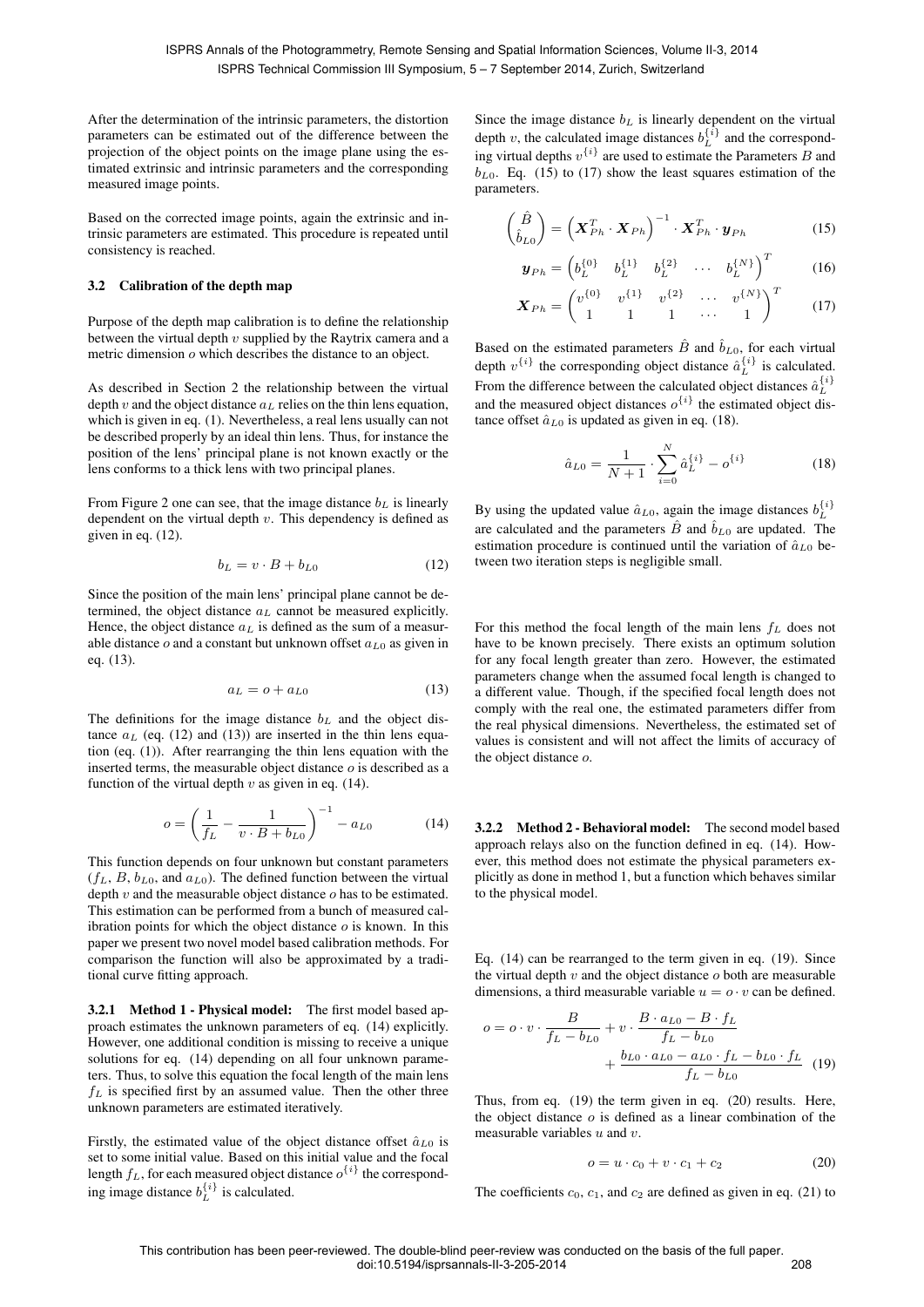(23).

$$
c_0 = \frac{B}{f_L - b_{L0}}\tag{21}
$$

$$
c_1 = \frac{B \cdot a_{L0} - B \cdot f_L}{f_L - b_{L0}}\tag{22}
$$

$$
c_2 = \frac{b_{L0} \cdot a_{L0} - a_{L0} \cdot f_L - b_{L0} \cdot f_L}{f_L - b_{L0}}
$$
 (23)

Since for eq. (20) all three variables  $\alpha$ ,  $v$ , and  $u$  are measurable dimensions, the coefficients  $c_0$ ,  $c_1$ , and  $c_2$  can be estimated based on a number of calibration points. For the experiments presented in Section 4 the coefficients  $c_0$ ,  $c_1$ , and  $c_2$  are estimated by using the least squares method as given in eq. (24) to (26).

$$
\begin{pmatrix} \hat{c}_0 \\ \hat{c}_1 \\ \hat{c}_2 \end{pmatrix} = \left( \boldsymbol{X}_{Be}^T \cdot \boldsymbol{X}_{Be} \right)^{-1} \cdot \boldsymbol{X}_{Be}^T \cdot \boldsymbol{y}_{Be}
$$
(24)

$$
\mathbf{y}_{Be} = \begin{pmatrix} o^{\{0\}} & o^{\{1\}} & \cdots & o^{\{N\}} \end{pmatrix}^T
$$
 (25)

$$
\boldsymbol{X}_{Be} = \begin{pmatrix} o^{\{0\}}v^{\{0\}} & o^{\{1\}}v^{\{1\}} & \cdots & o^{\{N\}}v^{\{N\}} \\ v^{\{0\}} & v^{\{1\}} & \cdots & v^{\{N\}} \\ 1 & 1 & \cdots & 1 \end{pmatrix}^T
$$
 (26)

After rearranging eq.  $(20)$  the measurable object distance  $o$  can be described as a function of the virtual depth  $v$  and the estimated parameters  $c_0$ ,  $c_1$ , and  $c_2$  as given in eq. (27).

$$
o = \frac{v \cdot c_1 + c_2}{1 - v \cdot c_0} \tag{27}
$$

3.2.3 Method 3 - Curve fitting: The third method presented in this paper is a common curve fitting approach. This approach approximates the function between the virtual depth  $v$  and the measurable object distance o without paying attention to the function defined in eq. (14).

It is known that any differentiable function can be represented by a Taylor-series and thus, by a polynomial of infinite order. Hence, in the approach presented here the functions which describes the object distance  $o$  depending on the virtual depth  $v$  will be defined as a polynomial as well. A general definition of this polynomial is given in eq. (28).

$$
o \approx \sum_{k=0}^{M} p_k \cdot (v)^k \tag{28}
$$

Similar to the second method the polynomial coefficients  $p_0$  to  $p_M$  are estimated based on a bunch of calibration points. In the experiments presented in Section 4 a least squares estimator as given in eq. (29) to (31) is used.

$$
\begin{pmatrix} \hat{p}_0 \\ \hat{p}_1 \\ \vdots \\ \hat{p}_M \end{pmatrix} = \left( \boldsymbol{X}_{Pol}^T \cdot \boldsymbol{X}_{Pol} \right)^{-1} \cdot \boldsymbol{X}_{Pol}^T \cdot \boldsymbol{y}_{Pol} \tag{29}
$$

$$
\mathbf{y}_{Pol} = \begin{pmatrix} o^{\{0\}} & o^{\{1\}} & \cdots & o^{\{N\}} \end{pmatrix}^T
$$
 (30)

$$
\boldsymbol{X}_{Pol} = \begin{pmatrix} 1 & 1 & \cdots & 1 \\ v^{\{0\}} & v^{\{1\}} & \cdots & v^{\{N\}} \\ v^{\{0\}}^2 & v^{\{1\}}^2 & \cdots & v^{\{N\}}^2 \\ \vdots & \vdots & \ddots & \vdots \\ v^{\{0\}}^M & v^{\{1\}}^M & \cdots & v^{\{N\}}^M \end{pmatrix}^T
$$
(31)

For this method a trade-off between the accuracy of the approxi-

mated function and the order of the polynomial has to be found. A high order of the polynomial results in more effort for calculating an object distance from the virtual depth. Besides, for high orders the matrix inversion as defined in eq. (29) results in numerical inaccuracy. For such cases a different method for solving the least squares problem has to be used (e.g. Cholesky decomposition).

## 4. EXPERIMENTS

To evaluate the calibration methods presented in Section 3 different experiments were performed. Firstly, Section 4.1 presents the experiments which were performed to evaluate the calibration of the optical imaging process. Secondly, the experiments performed for the evaluation of the depth calibration methods are described in Section 4.2. The results corresponding to the experiments are presented in Section 5.

### 4.1 Calibration of the optical path

The calibration method for the optical imaging process was performed for a main lens with focal length  $f_L = 35$  mm and one with  $f_L = 12$  mm.

To calibrate the optical path we used for both focal lengths a planar chessboard pattern with seven times ten fields. This results in a total number of 54 reference points per recorded pattern (one reference point is the connection point of four adjacent fields). One square of the chessboard has a size of  $50 \text{ mm} \times 50 \text{ mm}$ .

For calibration the pattern was recorded from 50 as different as possible views and it was tried to cover the whole image with calibration points. For both lenses three series of measurements were recorded to determine the variance of the calibration method. The results corresponding to this experiment are presented in Section 5.1.

### 4.2 Calibration of the depth map

The experiments to investigate the properties of the three presented depth map calibration methods were also performed for the main lens focal length  $f_L = 35$  mm and  $f_L = 12$  mm.

Based on the chessboard pattern, which was already used to calibrate the optical imaging process, for both focal lengths a series of measurements was recorded. This time, for the 35 mm lens a chessboard with squares of the size  $25 \text{ mm} \times 25 \text{ mm}$  was used. For the 12 mm lens again the one with square size  $50 \text{ mm} \times 50 \text{ mm}$ was used. For each object distance, the distance between a defined point close to the camera and a certain point on the chessboard was measured with a laser rangefinder (LRF). Here it can not be guaranteed that the chessboard stands parallel to the image plane of the camera. Thus, the object distance for each of the 54 reference points can be sightly different from the distance measured by the LRF. It is known that the object distance  $a<sub>L</sub>$ of a square on chessboard is inversely proportional to the size of its image. Thus, for each square on the chessboard a relative object distance can be calculated out of the size of its image. Since it is known that all squares lay on the same plane, this plane is estimated based on the relative distances. Thus, the orientation of the chessboard with respect to the camera is received. Based on the object distance which was measured for one certain point accurately by the LRF and the estimated orientation of the chessboard, for each of the 54 corners in the chessboard pattern a very precise object distance is calculated.

For the 35 mm lens the chessboard pattern was recorded at 50 different object distances  $\sigma$  in the range from approximately  $0.7$  m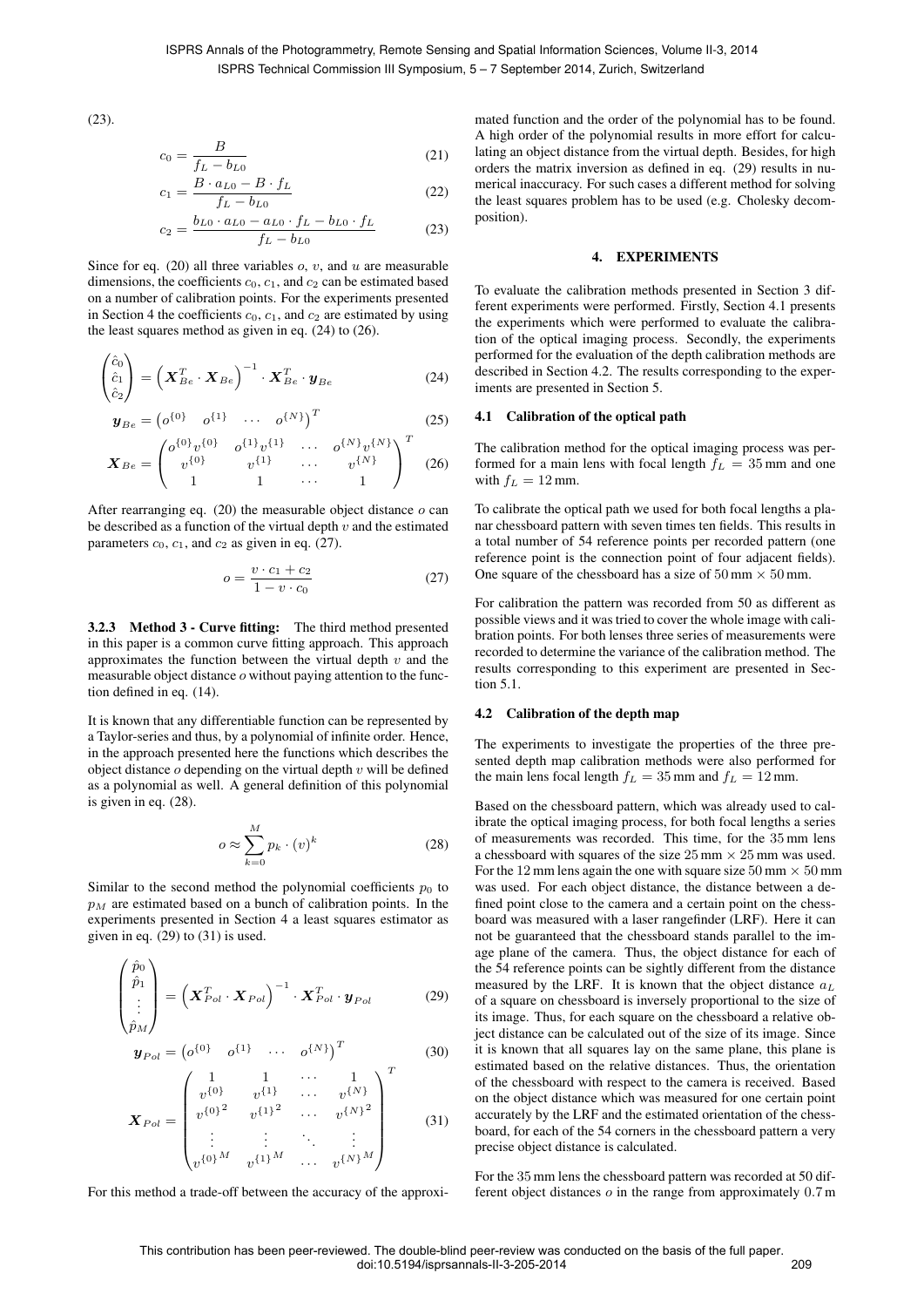ISPRS Annals of the Photogrammetry, Remote Sensing and Spatial Information Sciences, Volume II-3, 2014 ISPRS Technical Commission III Symposium, 5 – 7 September 2014, Zurich, Switzerland

| series no.             |        |        | з      |
|------------------------|--------|--------|--------|
| $f_x$ [Pixel]          | 1058.8 | 1053.8 | 1048.1 |
| $f_y$ [Pixel]          | 1064.3 | 1060.9 | 1053.9 |
| $c_x$ [Pixel]          | 494.0  | 488.4  | 475.8  |
| $c_y$ [Pixel]          | 496.9  | 528.4  | 502.4  |
| $\sigma_{Rep}$ [Pixel] | 0.703  | 0.870  | 0.830  |

Table 1: Optical path calibration results for  $f_L = 12$  mm. The optical path calibration was performed three times for the 12 mm focal length. For each calibration series a chessboard pattern was recorded from 50 different perspectives.

to 5.2 m. For the 12 mm lens the pattern was recorded at 50 different object distances o in the range from approximately 0.7 m to 3.9 m. Since each pattern has 54 reference points, 54 measurement points are received for each object distance o.

To evaluate the three calibration methods different experiments were performed based on the two series of measurements. Beside the physical model and the behavioral model based calibration method, the curve fitting approach was performed by using a third and a sixth order polynomial.

In the first experiment only the values of five measured object distances o were used for calibration. This experiment was performed to evaluate if a low number of calibration points is sufficient to receive reliable calibration results.

In a second experiment only the 50 % of the measurement points with the lowest object distances (for  $f_L = 35$  mm object distances up to approx. 2.6 m and for  $f_L = 12$  mm object distances up to approx. 2.1 m) were used for calibration. In this experiment it was supposed to investigate how strong the estimated functions are drifting off from the real model outside the range of calibration.

To evaluate the accuracy of the depth map, based on all measured points the root mean square error (RMSE) with respect to the object distance was calculated for both focal lengths. In this experiment the object distances which were calculated from the virtual depth were converted to metric object distance by using the behavioral model presented in Section 3.2.2.

Section 5.2 presents the results corresponding to the experiments performed for the depth map calibration.

## 5. RESULTS

This section presents the results of the performed experiments. In Section 5.1 the results of the calibration of the optical imaging process are presented, while Section 5.2 shows the results corresponding to the calibration of the depth map.

#### 5.1 Calibration of the optical path

As already mentioned in Section 3.1 the used calibration method described in (Zhang, 1999) calculates four intrinsic as well as distortion parameters. The intrinsic parameters are the focal lengths of the underlying pinhole camera ( $f_x$  and  $f_y$ ) and the corresponding principal point ( $c_x$  and  $c_y$ ). Table 1 and 2 show the calibration results for the 12 mm and 35 mm focal length respectively. For both focal lengths the results of the three calibration series are presented in the tables. Besides, for each calibration series the root mean square (RMS) of the reprojection error  $\sigma_{Rep}$  was calculated. The reprojection error  $e_{Rep}$  is the Euclidean distance between a measured two dimensional (2D) image point and the image point which results from the projection of the corresponding

| series no.             |        |        |        |
|------------------------|--------|--------|--------|
| $f_x$ [Pixel]          | 3259.1 | 3261.6 | 3284.0 |
| $f_u$ [Pixel]          | 3262.3 | 3261.0 | 3291.0 |
| $c_x$ [Pixel]          | 520.7  | 430.0  | 426.3  |
| $c_y$ [Pixel]          | 346.6  | 389.5  | 323.6  |
| $\sigma_{Rep}$ [Pixel] | 0.332  | 0.333  | 0.342  |

Table 2: Optical path calibration results for  $f_L = 35$  mm. The optical path calibration was performed three times for the 35 mm focal length. For each calibration series a chessboard pattern was recorded from 50 different perspectives.

three dimensional (3D) object point, based on the camera model. Eq. (32) gives the definition of the RMS of the reporjection error.

$$
\sigma_{Rep} = \sqrt{\frac{1}{N} \cdot \sum_{i=1}^{N} (e_{Rep}^i)^2}
$$
 (32)

As one can see, the reprojection error for the 12 mm focal length is about twice to three times as high as the one for the 35 mm focal length. This can be explained since the effective image resolution depends on the virtual depth. For a low virtual depth the effective resolution is higher than for a high virtual depth. The 12 mm focal length results in a larger field of view (FOV) than the 35 mm focal length. Thus, for the 12 mm focal length the pattern had to be recorded from a much closer distance than for the 35 mm focal length. This likely resulted in a higher virtual depth. Nevertheless, since the calibration results showed a very high variance between the single calibrations we did not investigate this phenomena further.

As one can see from Table 1 and 2, the estimated intrinsic parameter are varying a lot from one calibration series to the next, especially for  $f_L = 35$  mm. The reason therefore is that especially for large focal lengths the extrinsic parameter, which have to be estimated for each recorded pattern and the intrinsic parameters are strongly correlated and thus cannot be separated accurately. The calibration could be improved by using a 3D calibration object. From a 3D object three conditions more than from a planar object are received per perspective.

#### 5.2 Calibration of the depth map

In this section only the results for the calibration of the 35 mm lens are presented. For  $f_L = 12$  mm comparable results were achieved.

Figure 4 shows the results corresponding to the first experiment. The red dots represent the calibration points for the five object distances. The green dots are the remaining measured points which were not used for calibration. As one can see, the physical model as well as the behavioral model are almost congruent. Both curves match the measured distances very well over the whole range from approx.  $0.7$  m to  $5.2$  m. For the polynomials of order three and six instead, five object distances are not sufficient to approximate the function between virtual depth  $v$  and object distance o accurately. Both functions fit to the points used for calibration but do not define the underlying model properly in between the calibration points.

Figure 5 shows the results of the second experiment. Again, the points used for calibration are represented as red dots and the green dots represent the remaining points. Both model based calibration approaches again are almost congruent and describe very well the measured distances in the range of calibration up to 2.6 m. In this range also the to estimated polynomials fit the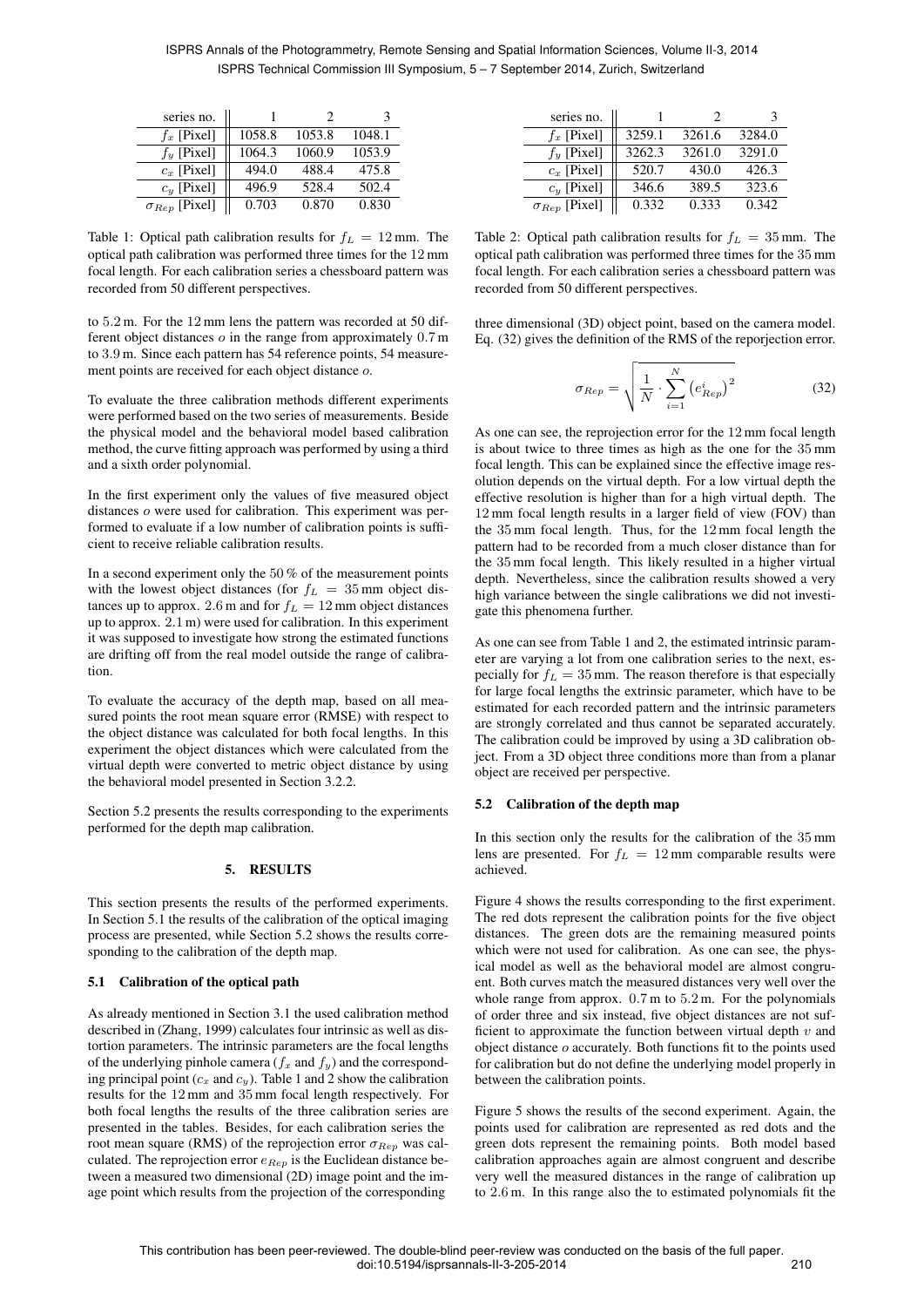

Figure 4: Results of the first experiment for the depth map calibration. Five object distances were used for calibration. The calibration was performed based on the physical model, the behavioral model and the curve fitting approach.



Figure 5: Results of the second experiment for the depth map calibration. Object distances up to approx. 2.6 m were used for calibration. The calibration was performed based on the physical model, the behavioral model and the curve fitting approach.

measured distances very well. Nevertheless, for object distances larger than 2.6 m especially the third order but also the sixth order polynomial are drifting away from the series of measurements. The functions of both model based approaches still match the measured values very well up to an object distance of 5.2 m. Thus, the functions underlying the two model based calibration methods conform with the reality. Both functions are able to convert the virtual depth to an object distance even outside the range of calibration points with good reliability.

As mentioned in Section 4.2, to evaluate the depth resolution of the plenoptic camera the complete series of measurement points was used. For each of the 50 object distances the RMSE is calculated. The RMSE is calculated from the 54 values  $o_{Meas}$  measured for each object distance and the corresponding values  $o(v)$ calculated as a function of the virtual depth  $v$ . The virtual depth values  $v$  are transformed into object distance based on the function received from the behavioral model. The RMSE is defined



Figure 6: Depth accuracy of a Raytrix R5 camera with two different main lens focal lengths ( $f_L = 35$  mm and  $f_L = 12$  mm)

as given in eq. (33).

$$
\sigma = \sqrt{\frac{1}{54} \cdot \sum_{i=0}^{53} \left( o_{Meas}^{\{i\}} - o(v^{\{i\}}) \right)^2}
$$
(33)

Figure 6 shows the RMSE of the depth for the 12 mm and the 35 mm focal length respectively. Besides, the figure shows the simulated accuracy of the camera which is given by Raytrix. For the simulation a maximum focus distance of 10 m and a focal length of  $f_L = 31.98$  mm was defined. Since the RMSE for the 12 mm focal length increases strongly with rising object distance, the axis of ordinates is scaled logarithmically.

The results for the focal length  $f_L = 35$  mm conform very well with the specification given by Raytrix. However, it cannot be guaranteed that the object distances measured during the experiments are equivalent to the distance given by Raytrix. The distance given by Raytrix is the distance between an object and the sensor plane. Thus, the Raytrix specification actually might be shifted by a small offset along the axis of abscissas.

As one can see, the accuracy measured for  $f_L = 12$  mm is worse by a factor of approx. 8 to 10 compared to  $f_L = 35$  mm. This conforms to the evaluation made in Section 2.2, according to which  $\frac{35^2}{12^2} = 8.5$  holds true.

### 6. CONCLUSION

In this article we developed an analytical expression for the depth map accuracy supplied by a focused plenoptic camera. The expression describes the dependency of the depth accuracy from camera specific parameters like the focal length of the main lens  $f_L$ .

Besides, it was shown that the image synthesized from the camera's raw image can be described by the projection model of a pinhole camera. Hence, the intrinsic and distortion parameters of the synthesized image can be estimated by traditional calibration methods.

The most important contribution of the article is the development of two novel, model based methods for the depth map calibration which proved to be superior to traditional methods. The performed experiments showed that both methods correspond to the behavior of the camera very well. Thus, only a small number of